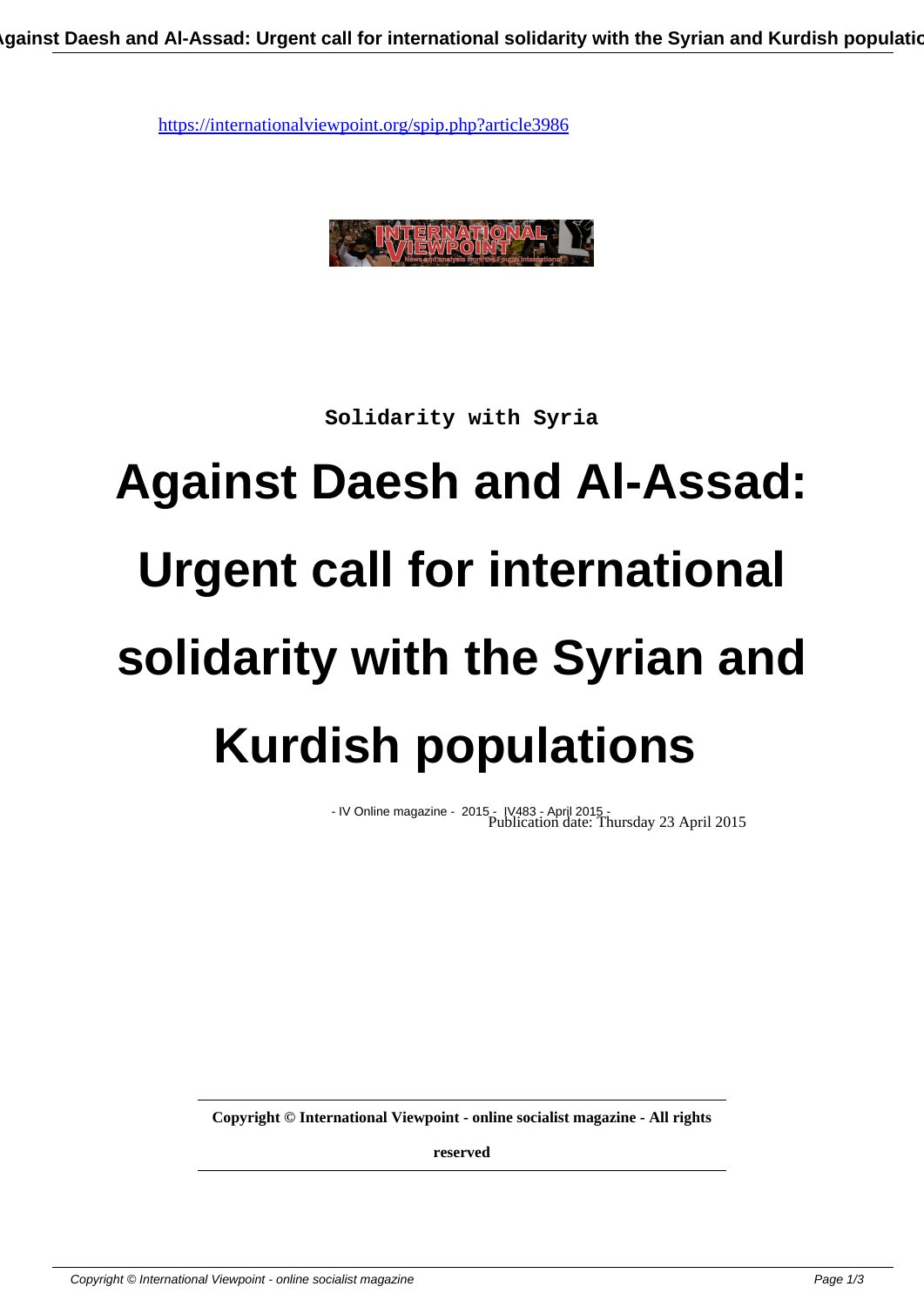**The situation in Syria remains dramatic. The dictatorial regime is continuing to massacre its people unashamedly, the Jihadist terrorist groups continue to sow death where they pass. As for the civilian populations, both Syrian and Kurdish, they are trapped between these groupings of armed fighters, they are condemned to pay a heavy tribute for having claimed freedom and social justice. International solidarity is slow in appearing.**

The result of the last attack by the Islamic State (DAESH) death squads on 30 and 31 March against the village of Maboujah, in the eastern suburbs of Salamieh in Hama, was about fifty deaths including women and children and dozens of casualties.

The terrorist groups attacked the small village from several places and targeted the ordinary citizens. They executed several people on the spot, some of whom were beaten or burnt to death, before plundering dozens of dwellings, and setting fire to several others. They then carried off several women with them.

The populations of the rebellious cities and villages are still living under the threat of the incursions of the terrorist groups or the regimeâEurosÜs indiscriminate bombardments on residential districts. These days they fear that the scenario of Maboujah will be reproduced in Salamieh. Already during the last month of March the terrorist groups attacked the locality of al-Qanafez in the suburbs is of Salamieh; this attack resulted in several dead and wounded.

After four years of the Syrian revolution, 215,518 deaths are recorded of which one third are civilians, including more than 10,000 children. There are more than 3 million refugees and almost a third of the total population (that is to say more than 6.5 million people) has been deplaced in its own country. The Syrian refugees are surviving under very precarious conditions and in conditions of great need. Those who succeed in reaching the continent of Europe are confronted with enormous obstacles to obtaining asylum and protection when they are not forced to return, and their situation in neighbouring countries (Lebanon, Egypt...) is no better.

The international powers and their allies in the area scandalously are engaged alongside the dictatorial regime of Al Assad, or in the best of the cases are seeking a "political solution" of which Assad and his regime would be part, at the same time their weapons are arriving easily between the hands of the various terrorist groups which they intend to fight! These last weeks, as everybody knows, the imperialist powers and their allies in the areas are more concerned about the situation in Yemen and "rise to power" of the houthis than about the expansion of DAESH which is taking under its control whole areas of the Syrian and Iraqi territories , reducing thousands of people to slavery, especially of women, and threatens to cut the throat of other populations.

Following the terrible massacre in the village of Maboujah, revolutionary militants and activists of the suburbs and the town of Salamieh who fear for their security and that of their families launched an appeal to all the progressive forces that they should affirm their solidarity and their support for the Syrian people and their just aspirations More than ever, the revolutionary and progressive activists and organizations and the people of the whole world must affirm their solidarity with the fight and the resistance of the Syrian popular masses who have stood up for dignity, freedom and social justice. Only international solidarity can help to restart the revolutionary process.

We invite you to build this solidarity in order to consolidate the fight against the dictatorial regime of Al-Assad and his allies in the area and elsewhere, and against the obscurantist Jihadists groups until they are dismantled.